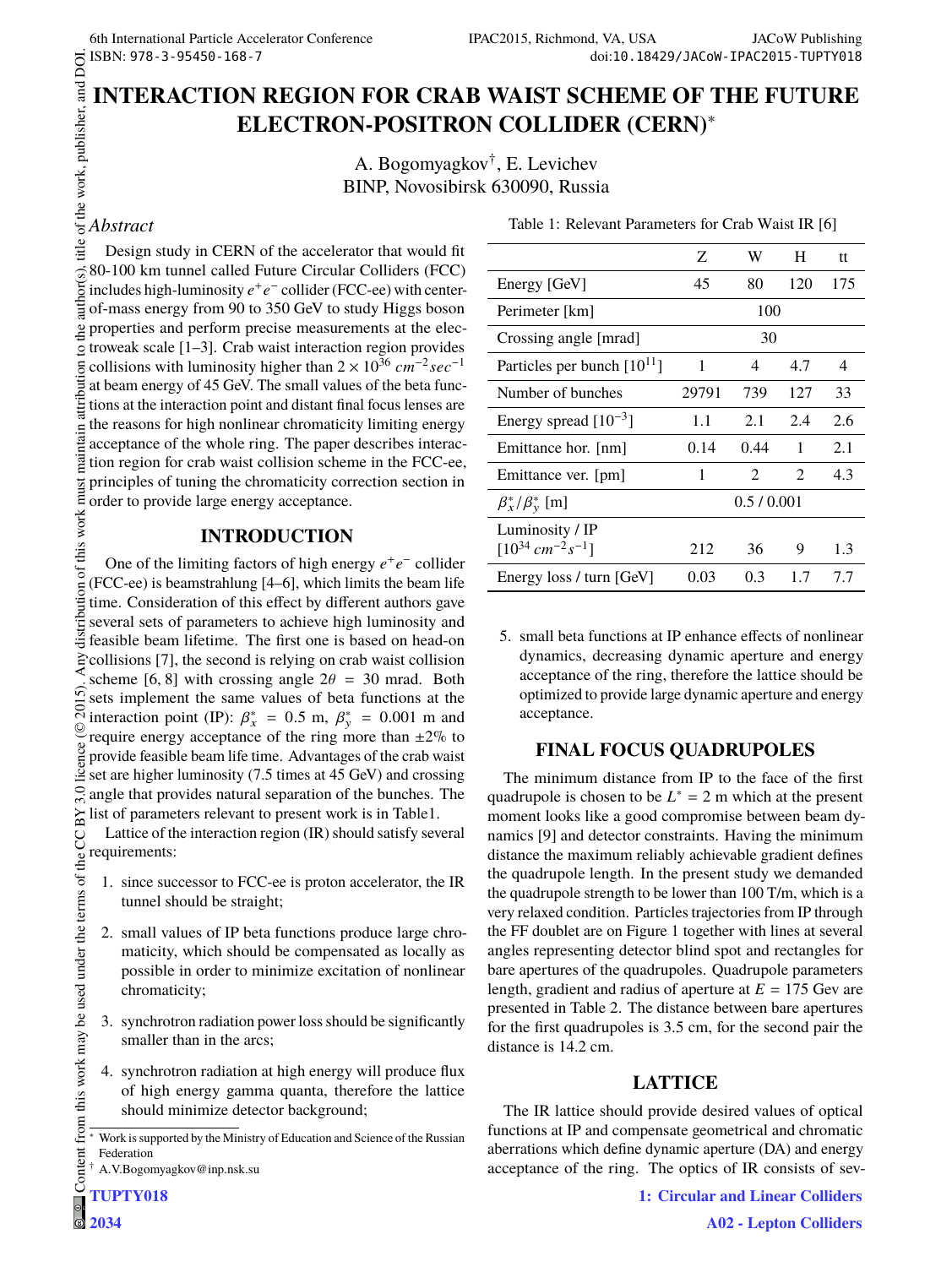

Figure 1: Trajectories of  $e^-$  and  $e^+$  bunches from IP through FF quadrupoles. Several lines are drawn at 10°, 15°, 20° to represent blind solid angle of the detector. Black rectangles over trajectories depict bare quadrupole apertures.

Table 2: Parameters of FF Quadrupoles at 175 GeV

|     | $L \,[\mathrm{m}]$ | G[T/m]  | $R$ [m] |
|-----|--------------------|---------|---------|
| O() | 3.6                | $-94.5$ | 0.012   |
| O1  |                    | 93.3    | 0.019   |

eral blocks each having an intrinsic property of telescopic transformation: FFT — final focus telescope, CCSY and  $CCSX$  — chromaticity corrections section in vertical  $(Y)$ and horizontal  $(X)$  planes,  $CRAB$  — section that provides necessary phase advances and optical functions for crab waist sextupole [8]. The first dipole from IP is split in two, one closer to IP having a smaller field than the the other. Redistribution of the field between the dipoles gives a useful knob to minimize synchrotron radiation background in the detector. The elements and optical functions are on Figure 2. The overall geometry of the beam lines is on Figure 3.



Figure 2: Optical functions of IR (version 6-14-3).



Figure 3: Layout of the electron and positron beam lines.

Synchrotron radiation energy loss for the whole IR from one arc to the other is  $2 \cdot 0.1 = 0.2$  GeV at beam energy of 175 GeV. The relative power loss of four IPs with respect to the arcs is then  $4 \cdot 0.2/7.7 = 0.1$ .

#### **CHROMATICITY**

Chromaticity is corrected by pairs of sextupoles with -I map within the pair to minimize geometrical aberrations. There are two chromatical sections with sextupoles adjusted to be in corresponding betatron phase  $(2n + 1)\pi$  away from the center of the appropriate FF quadrupole. The second order chromaticity is adjusted by shifting the sextupoles in phase slightly off the ideal  $(2n + 1)\pi$  ( $\Delta \mu_x = -0.01$ ,  $\Delta \mu_y = -1 \cdot 10^{-5}$ ). The third order vertical chromaticity is corrected by additional sextupole installed at the end of FFT where the first order beta chromaticity is almost zero and second order is large (Figure 4). Chromatic functions [10] are on Figure 5. Obtained phase advance chromaticities are



Figure 4: Vertical beta function (top),  $\partial \beta_y / \partial \delta = \beta_y b_{1,y}$ (middle),  $\partial^2 \beta_y / \partial \delta^2 = \beta_y b_{2,y}$  (bottom).

in Table 3. Tunes variation for one quarter of the ring are on Figure 6 providing stable optics for energy deviation of  $[-3.9\%;+1.9\%]$ 

**1: Circular and Linear Colliders A02 - Lepton Colliders**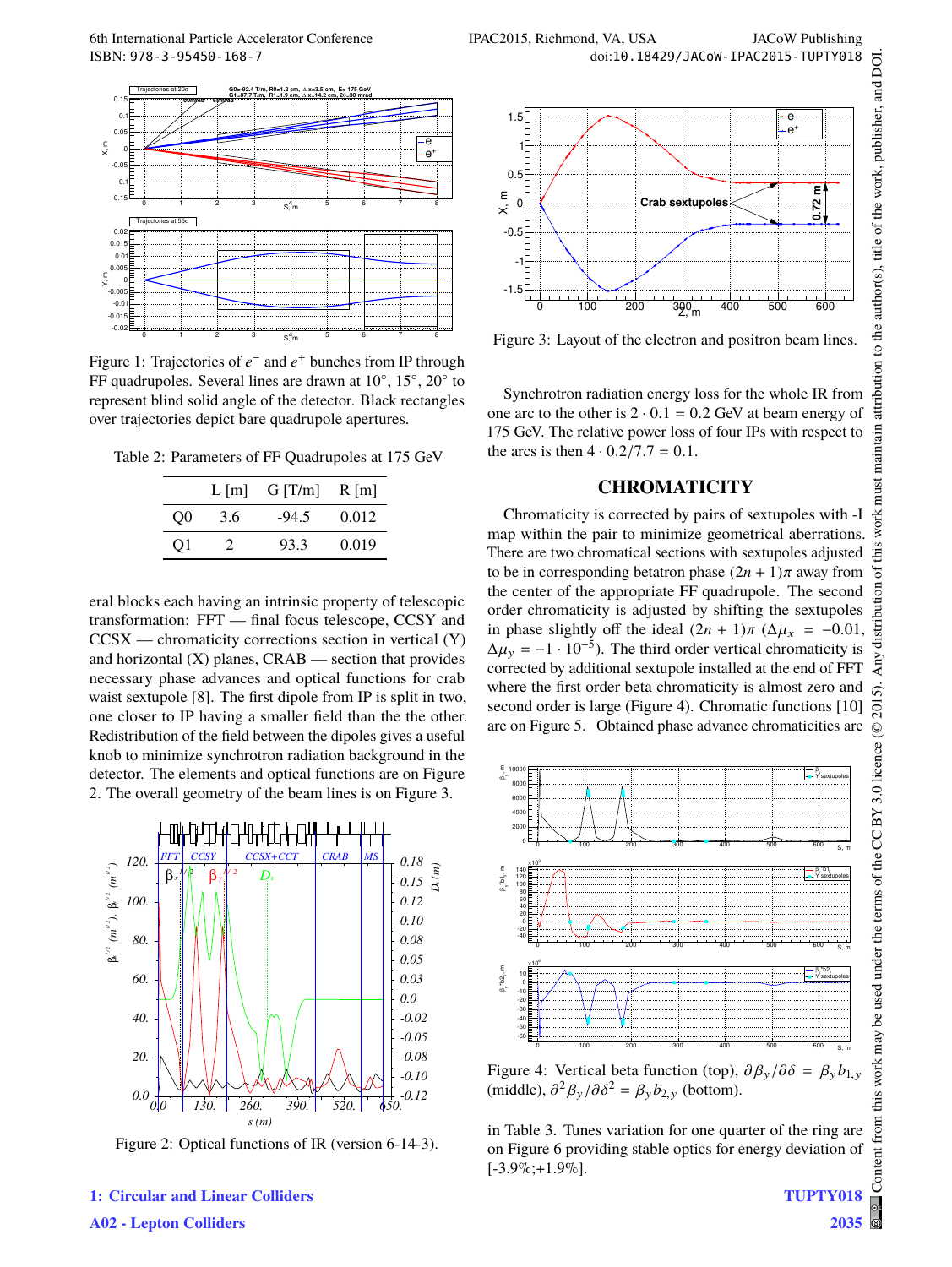





Figure 5: Chromatic (Montague) functions and nonlinear dispersion for  $v_x = 124.54$ ,  $v_y = 84.57$ .

Table 3: Chromaticity of phase advances from IP to the end of IR terms of the CC BY 3.0 licence ( $\odot$  2015). Any distribution of this work must

|                                    | No additional       | With additional     |
|------------------------------------|---------------------|---------------------|
|                                    | sextupole           | sextupole           |
| $Q_x$                              | 124.54              | 124.54              |
| $Q'_x$                             |                     |                     |
| $\overline{\mathcal{Q}''_{x}}$     | 170                 | 170                 |
| $Q_{x}^{\prime\prime\prime}$       | $-4.5 \cdot 10^{4}$ | $-5.1 \cdot 10^{4}$ |
| $Q_{x}^{\prime\prime\prime\prime}$ | $-5.3 \cdot 10^{6}$ | $-4.8 \cdot 10^{6}$ |
| $Q_{y}$                            | 84.57               | 84.57               |
| $Q_1'$                             |                     |                     |
| $Q_{\rm v}^{\prime}$               | 387                 | 387                 |
| $Q_{y}^{\prime\prime\prime}$       | $-5.3 \cdot 10^{5}$ | $-1.4 \cdot 10^{5}$ |
| Q'''                               | $-4.3 \cdot 10^{6}$ | $1.9 \cdot 10^{6}$  |
| Energy                             |                     |                     |
| acceptance[%]                      | $[-1.9; +0.8]$      | $[-3.1; +1.9]$      |

# **CONCLUSION**

Content from this work may be used under the terms of the CC BY 3.0 licence ( $\epsilon$ We developed interaction region lattice with 30 mrad crossing angle for crab waist collision scheme. Geometrical  $he1$ layout, synchrotron radiation energy loss requirements are satisfied. Shifting sextupoles in phase with respect to final under i focus quadrupoles proves to be efficient method to control second order chromaticity of the betatron phase advances. used Introduction of additional sextupole four times weaker than  $\frac{8}{3}$  the main sextupoles in the place with small value of beta  $\hat{f}$  function gives useful knob to control third order chromaticity. The energy acceptance for stable optics of one quarter of the ring is [-3.9%;+1.9%].

# **ACKNOWLEDGMENTS**

The authors are grateful for helpful discussions and suggestions to colleges from BINP S. Glukhov, P. Piminov, D.

**TUPTY018**

 $\circ$ **2036**

Figure 6: Phase advance variation with sextupoles shifted in phase and additional sextupole.

Shatilov, S. Sinyatkin, P. Vobly and from CERN H. Burkhard, M. Koratzinos, F. Zimmermann.